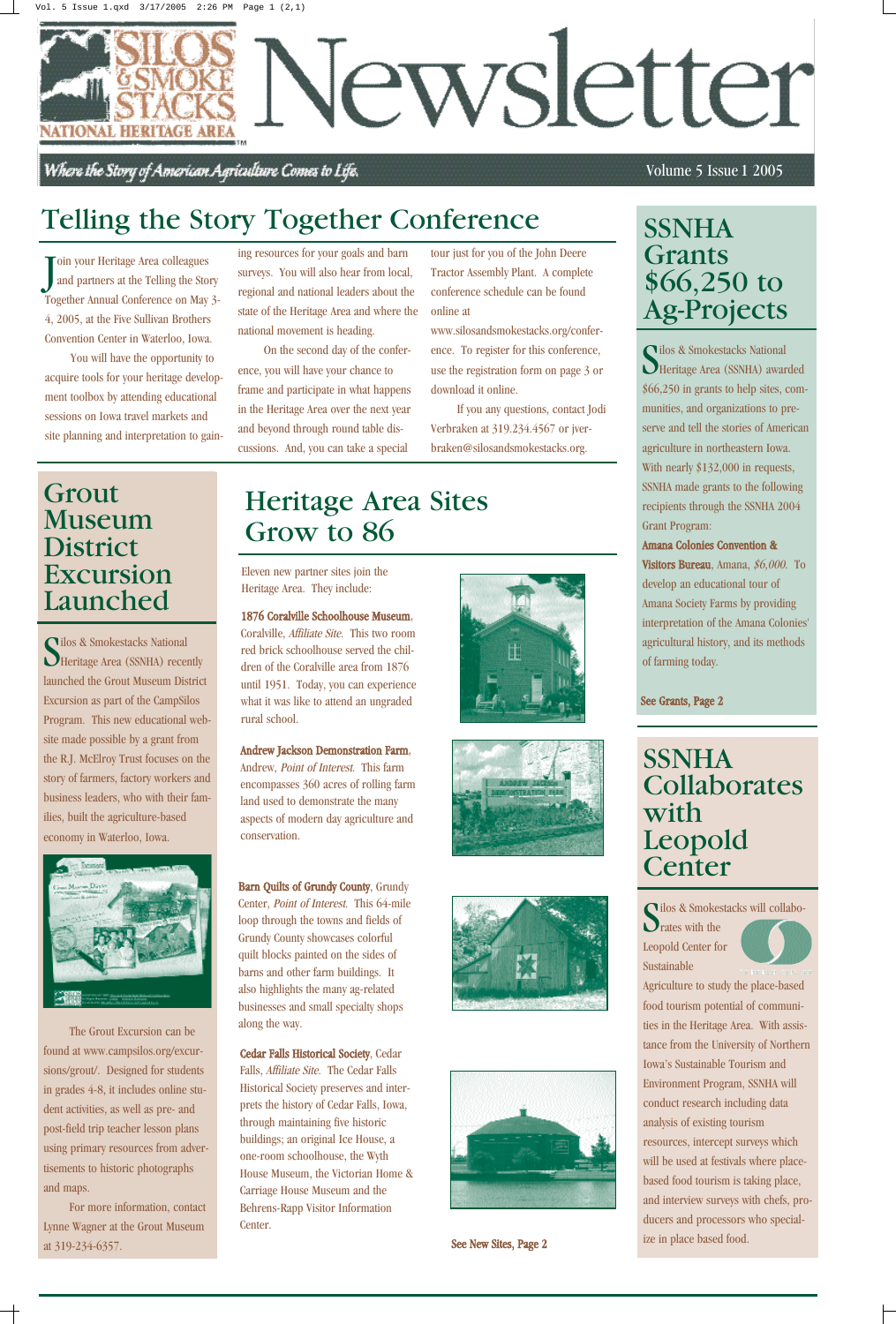### Silos & Smokestacks National Heritage Area

#### New Sites, con't from page 1

F.W. Kent Park, Oxford, Affiliate Site. A 1,082-acre park featuring a Conservation Education Center, native and restored prairies, forests, wetlands and a 27-acre lake, swimming beach, trails and a playground.

#### Hurstville Interpretive Center,

Maquoketa, Affiliate Site. The 75-acre complex includes a 22-acre wetland and a reconstructed prairie. Displays and programs at the Center help visitors understand their connections to the limestone kilns, wetlands, prairies and other resources.

Iowa State Fairgrounds and Iowa State Fair, Des Moines, Point of Interest. The 400-acre Iowa State Fairgrounds, listed on the National Register of Historic Places, is home to the Iowa State Fair, one of the largest Fairs in North America.

Richardson-Jakway Historic Site, Aurora, Point of Interest. Provides a look back at a nineteenth century home, farmstead and community. The site features the 1851 Richardson-Jakway House that was the center of the now defunct pioneer community of



Mudville.













#### Delaware County Historical Museum,

Hopkinton, Point of Interest. Nine building complex at former Lenox College with various exhibits including two farm-machinery halls, one room school and a Civil War Monument.

#### Fontana Interpretive Nature Center,

Hazleton, Affiliate Site. Through educational programs and exhibits, Fontana discovers how visitors can rely on their own home for survival and livelihood.

#### Farm House Bed & Breakfast,

Fredericksburg, Point of Interest. At the Farm House Bed & Breakfast, visitors experience life on a real working dairy farm, where they can feed baby calves, gather eggs, fish in the farm pond, walk, run or bike on the adjoining 5-mile nature trail, view the newly planted vineyard and shop the antique shop in a remodeled machine shed.

Maquoketa, \$9,500. To construct a diorama depicting the interior of a

> Strategic Investment Partner Sites provide full services, including staff, exhibits, programs and restrooms.

Affiliate Sites are open less frequently and/or have more limited public services. Points of Interest may not be staffed or have public services.

Putnam Museum, Davenport, \$4,000. To design and install an interactive exhibit program that explores the past and present land use issues affecting farmers and farmland.

#### Andrew Jackson Demonstration Farm,

Andrew, \$1,500. To develop an interpretive trail through signs and a brochure.

Grundy County Extension, Grundy County,  $$1,000$ . To develop a CD that will guide visitors along the Barn Quilts of Grundy County tour route. Bennington No. 4 School, Waterloo,  $$1,500$ . To create and install a low profile interpretive sign about the role of the country school had in American

**Nongressional leaders secured** \$750,000 for Silos & Smokestacks National Heritage Area. The funding will be used to continue the development of a plan to link the diverse sites and attractions and to enhance the existing local heritage sites and attractions through technical assistance and support.

agriculture.

Cedar Falls Historical Society, Cedar Falls, \$1,637. To evaluate the current layout of the Ice House Museum and to create a plan for new exhibits. Country Heritage Community,

Postville, \$2,400. To create and print "The Story of Agriculture in Clayton County, Iowa" brochures. Dubuque County Historical Society,

Dubuque, \$9,500. To create an exhibit at the National Mississippi River Museum & Aquarium to tell the story about Iowa agriculture and its relationship to the river.

Four Mounds Foundation, Dubuque,  $$2,000$ . To create and install signs to interpret the gentlemen farm movement at Four Mounds.

Iowa Valley RC&D, Williamsburg,  $$3,000$ . A project to preserve the history of farms along the Iowa Valley Scenic Byway.

Jackson County Conservation,

limestone kiln cooling shed at the Hurstville Interpretive Center. Johnson County Historical Society, Coralville, \$2,000. To create an

interactive working millstone depicting the actual millstone from the Kirkwood-Miller flourmill c1830s. Office of the State Archaeologist, Iowa City, \$7,580. To create and prepare a traveling exhibit that tells the story of pioneer farming and early dairying. The National 19th Amendment Society, Charles City, \$5,000. To create an exhibit at the Carrie Lane Chapman Catt Girlhood Home, showcasing her life, work and rural upbringing on the farm.

Waterloo Center for the Arts,

Waterloo, \$9,500. To produce Grant's Farm, an interactive exhibit which will interpret Midwest agriculture as reflected in the work of American Regionalist artists, including Grant Wood.

Projects funded through the grant program provide a 1-1 non-federal match to the grant award. Since the grant program began in 2001, Silos & Smokestacks has funded \$944,000 to non-profit, organizations, local governments, and communities in Northeast Iowa to help preserve and tell the stories of American agriculture.

### Grants, con't from page 1

### \$750,000 for SSNHA Federal Appropriation

"These funds will help communities, sites and attractions tell the story of American agriculture in Iowa. Bringing as many as one million new visitors to Iowa, Silos & Smokestacks is a good investment to promote tourism and create jobs. This is an investment that preserves our past and invests in our economic future."

-Senator Tom Harkin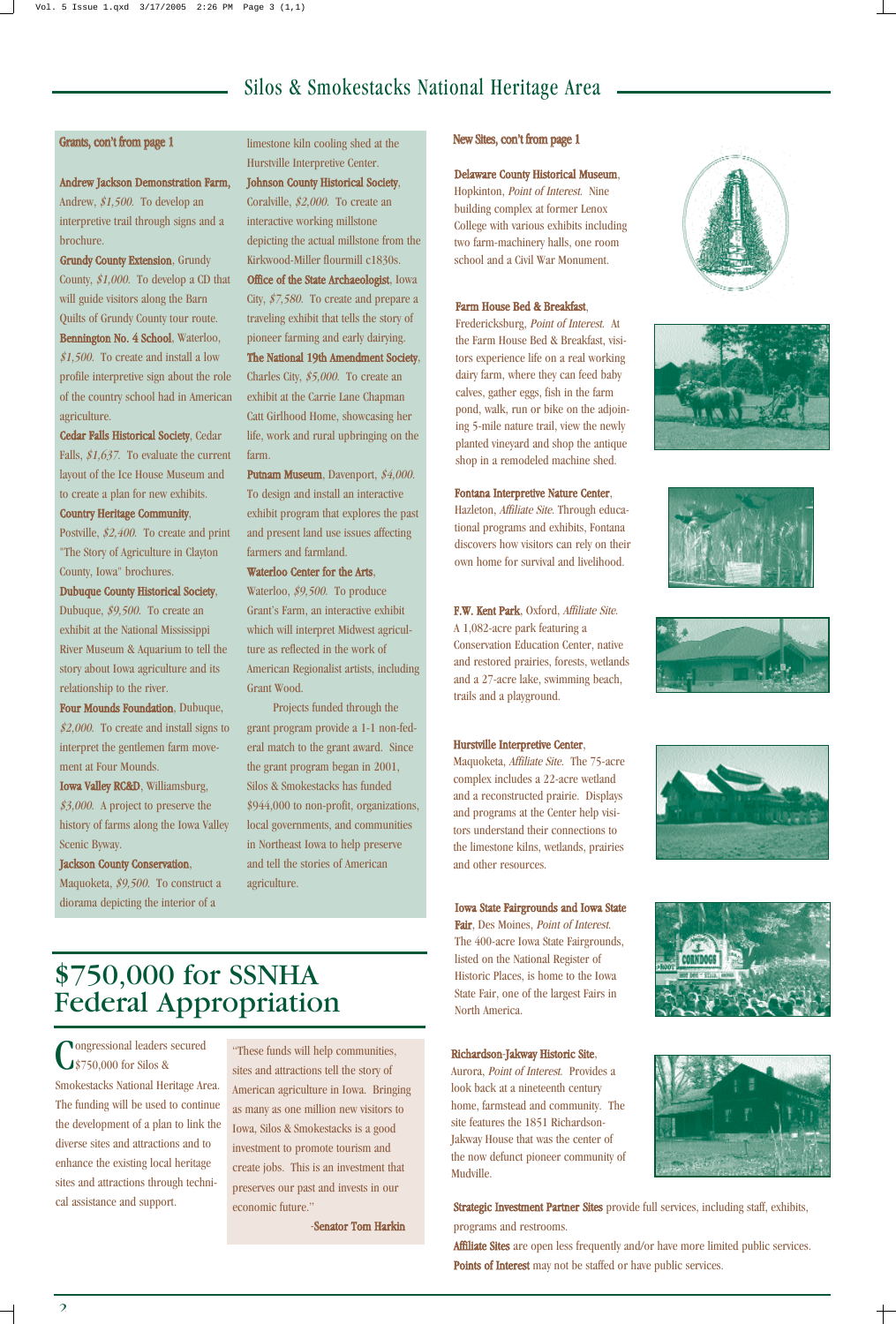### SSNHA Annual Conference Registration Form May 3-4, 2005 Five Sullivan Brothers Convention Center, Waterloo

In late 2004, Silos & Smokestacks<br>hosted, "How to Create a hosted, "How to Create a Seamless Guided Tour," a workshop on how to prepare for all types of visitors. With over 70 participants, the workshop was held at the National Mississippi River Museum & Aquarium in Dubuque.



With the overwhelming response to this workshop, Silos held a second Guided Tour workshop on February 24 at the Cedar Rapids Museum of Art. An additional 30 individuals participated.

The Wallace House Foundation commemorates the remarkable influences of the Wallace family on Iowa, the nation, and the world. It preserves the rebuilt and restored home of the first Henry Wallace as an historical and interpretive center and promotes discussion of and education about contemservation, democracy, and quality of life.

> When asked about lessons learned, one participant said, "...It is not a tour--it's an experience."

In the 20th Century, four Iowans served as U.S. Secretary of Agriculture: James Wilson, 1897-

1913; Edwin T. Meredith, 1920-21; Henry C. Wallace, 1921-24; and Henry A. Wallace, 1932-40. Together, they had a major influence on policies for agriculture, resource conservation, rural life, and food and nutrition programs that still exist today.

In 2002, Silos &

Smokestacks National Heritage Area awarded the Wallace House

Foundation a grant to create and install five traveling display panels that showcase the importance of agriculture and the influence four Iowans who served as U.S. Secretary



of Agriculture had on the state of Iowa. The traveling display consists of five pillars that each detail this rich history. The first pillar highlights additional museums and historical sites related to the exhibition and

> Jodi Verbraken Special Events & Communication **Coordinator**

a general outline of the display. The other four focus on each individual Secretary of



porary issues in agriculture, con- as U.S. Secretary of Agriculture 1897-1913. Former President Roosevelt and his cabinet, including Iowa native James Wilson who served

Agriculture and include a timeline of their lives and accomplishments.

The display at the Wallace House was also part of the 2004 World Food Prize celebration. The "Iowas Four Secretaries of Agriculture" exhibit, which had its premier October 19, 2004, is now available to community organizations and museums throughout Iowa.

| <b>ORGANIZATION</b>                                                                                    | \$100, Registration                                                         |
|--------------------------------------------------------------------------------------------------------|-----------------------------------------------------------------------------|
| <b>ADDRESS</b>                                                                                         | \$75, Additional Member                                                     |
| CITY/STATE/ZIP                                                                                         | <b>Registration</b>                                                         |
| <b>E-MAIL</b>                                                                                          | \$35, Twilight Evening Event                                                |
| $\mathbf{F}$ AX $\left($<br>PHONE                                                                      | Tuesday May 3<br>Not included in registration fees                          |
| <b>Additional Organization Members or Spouse</b>                                                       | Count me in for the John                                                    |
| <b>NAME</b>                                                                                            | Deere tour!                                                                 |
| <b>NAME</b>                                                                                            | There are no additional charges for this<br>event, only 50 seats available! |
| Refund Policy:: We realize circumstances may require you to cancel your pre-paid registration, however | <b>Total Amount Enclosed</b>                                                |
| conference expenses are projected on your attendance. You may request to have your registration        | There is no one day conference fee.                                         |
| transferred to another individual. Refund requests must be made in writing and received to Silos &     | Please send check and registration form to:<br><b>SSNHA</b>                 |
| Smokestacks prior to April 20, 2005. No exceptions can be made.                                        | Attn: Carol Klein                                                           |
| Sponsored by the Hotel reservations can be made through the Ramada Inn at a special                    | P.O. Box 2845                                                               |
| City of Waterloo conference rate of \$69 a night by calling 319-233-7560. Code: Silos &                | Waterloo, IA 50704-2845                                                     |
| Hotel/Motel tax<br>Smokestacks NHA Annual Conference.                                                  | ALL REGISTRATION DUE APRIL 15, 2005                                         |

For more information about the Wallace House Foundation or the traveling displays, you can call 515- 243-7063 or visit www.wallace.org.

# Silos & Smokestacks Partner Profile Wallace House Foundation

### Silos & Smokestacks National Heritage Area

# Guided Tour Workshop

NAME

\$75, Early Bird Registration Postmarked on or before March 18, 2005

Help us welcome Jodi Verbraken to the Silos team. Jodi is the Special Events & Communications Coordinator.

Before coming to Silos & Smokestacks, she served as

the Sales & Marketing Director for the Pipac Centre on the Lake. Jodi and her husband



own Verbraken's New Look Painting & Wall Covering. Together they have two sons.

As Special Events & Communications Coordinator, she is coordinating for the 2005 Silos & Smokestacks Annual Conference, trustee and panel meetings, as well as support person to the staff.

### Welcome Jodi!



One of five displays featuring the four Iowans who served as U.S. Secretary of Agriculture.

\$